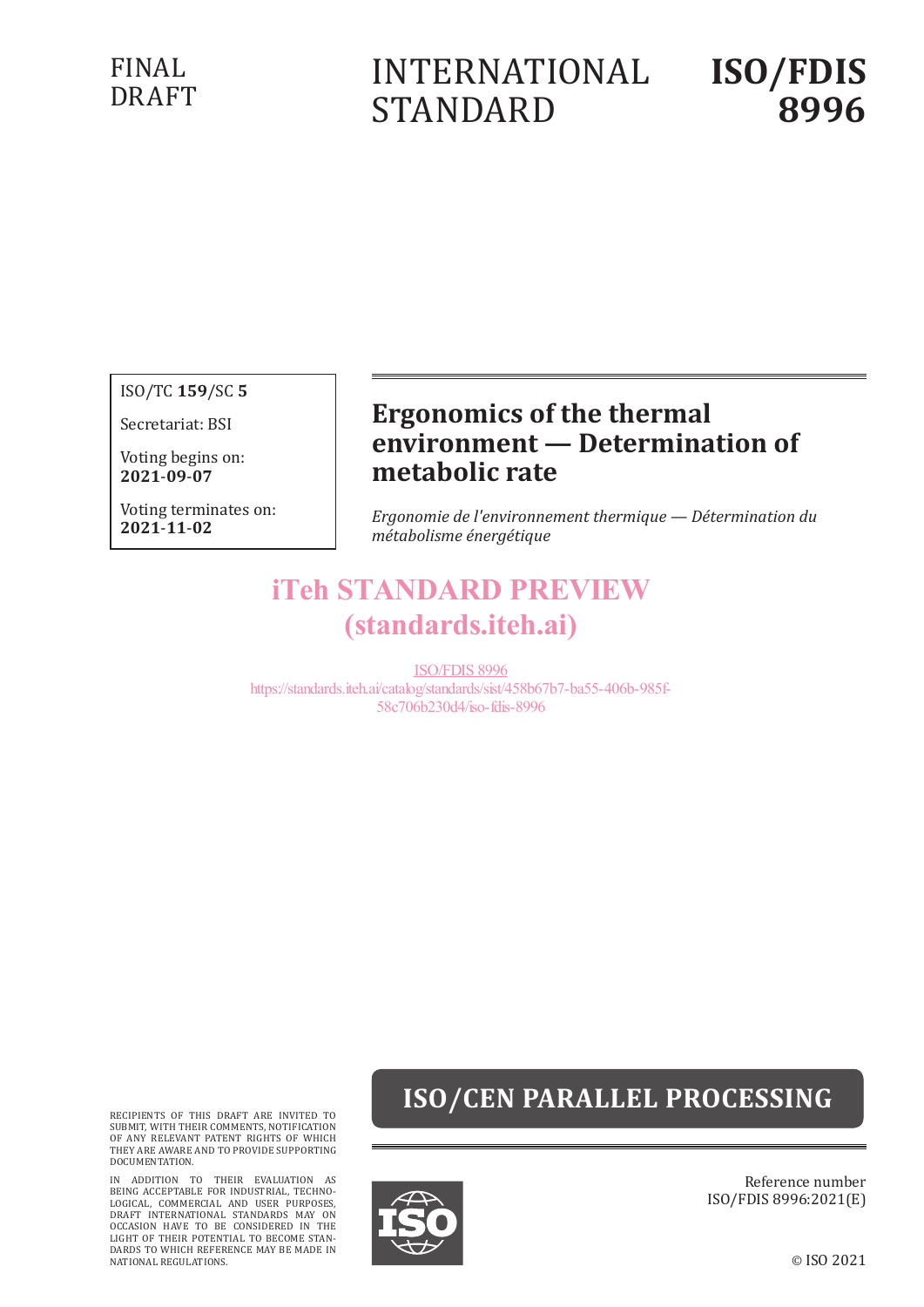## iTeh STANDARD PREVIEW (standards.iteh.ai)

ISO/FDIS 8996 https://standards.iteh.ai/catalog/standards/sist/458b67b7-ba55-406b-985f-58c706b230d4/iso-fdis-8996



#### **COPYRIGHT PROTECTED DOCUMENT**

#### © ISO 2021

All rights reserved. Unless otherwise specified, or required in the context of its implementation, no part of this publication may be reproduced or utilized otherwise in any form or by any means, electronic or mechanical, including photocopying, or posting on the internet or an intranet, without prior written permission. Permission can be requested from either ISO at the address below or ISO's member body in the country of the requester.

ISO copyright office CP 401 • Ch. de Blandonnet 8 CH-1214 Vernier, Geneva Phone: +41 22 749 01 11 Email: copyright@iso.org Website: www.iso.org Published in Switzerland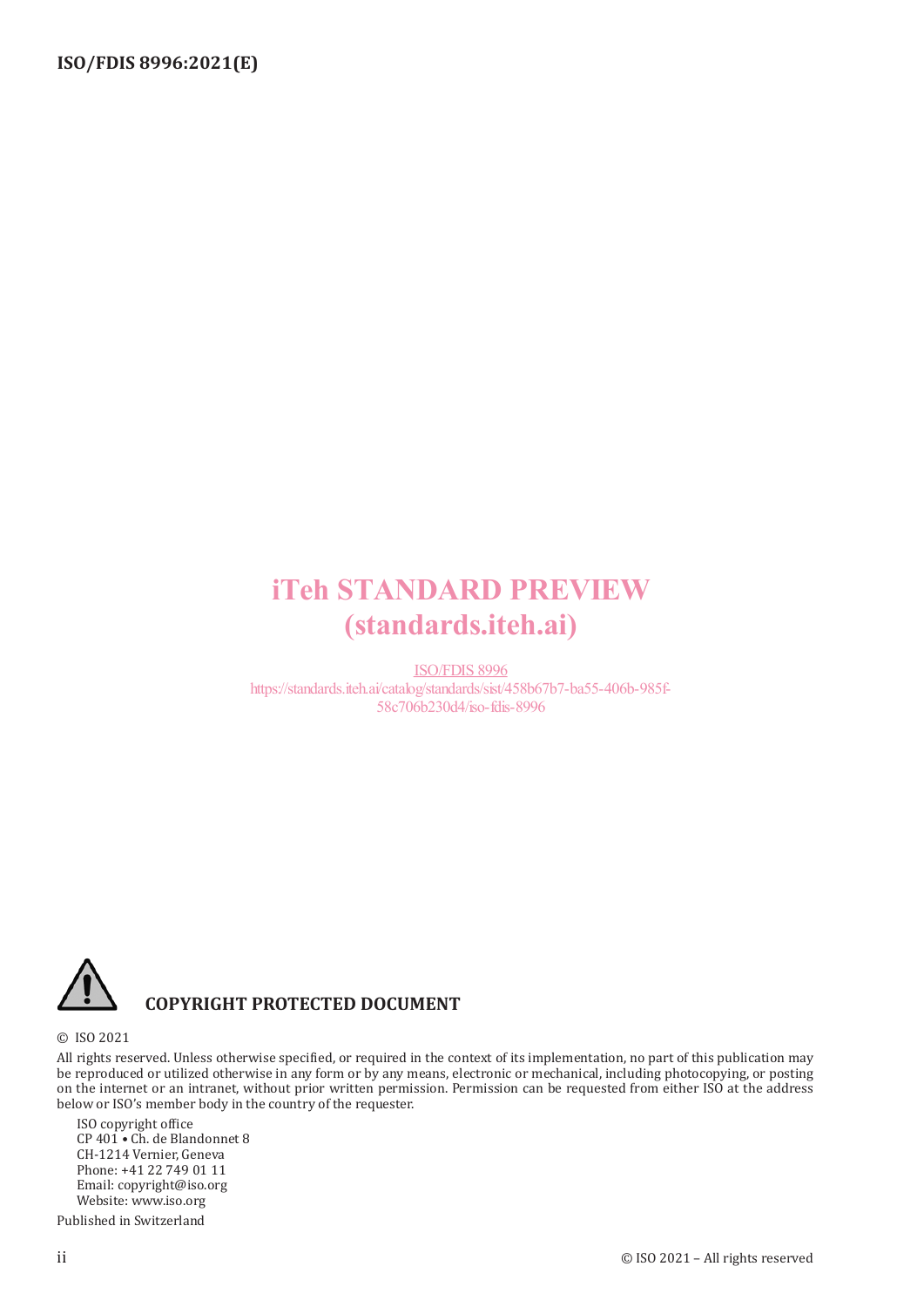### **Contents**

| $\mathbf{1}$    |                                                                                                              |                                                                                                                                |  |  |  |  |
|-----------------|--------------------------------------------------------------------------------------------------------------|--------------------------------------------------------------------------------------------------------------------------------|--|--|--|--|
| 2               |                                                                                                              |                                                                                                                                |  |  |  |  |
| 3               |                                                                                                              |                                                                                                                                |  |  |  |  |
| 4               | The units $1$                                                                                                |                                                                                                                                |  |  |  |  |
| 5               |                                                                                                              |                                                                                                                                |  |  |  |  |
| 6               |                                                                                                              |                                                                                                                                |  |  |  |  |
| 7               |                                                                                                              |                                                                                                                                |  |  |  |  |
|                 | 7.1                                                                                                          |                                                                                                                                |  |  |  |  |
|                 | 7.2<br>7.3                                                                                                   |                                                                                                                                |  |  |  |  |
|                 |                                                                                                              |                                                                                                                                |  |  |  |  |
| 8               | 8.1                                                                                                          |                                                                                                                                |  |  |  |  |
|                 |                                                                                                              | 8.1.1                                                                                                                          |  |  |  |  |
|                 |                                                                                                              | Determination of the (HR-M) relationship for purely dynamic muscular work 5<br>8.1.2                                           |  |  |  |  |
|                 |                                                                                                              | 8.1.3                                                                                                                          |  |  |  |  |
|                 | 8.2                                                                                                          |                                                                                                                                |  |  |  |  |
| 9               |                                                                                                              |                                                                                                                                |  |  |  |  |
|                 |                                                                                                              |                                                                                                                                |  |  |  |  |
|                 |                                                                                                              | 9.1.1                                                                                                                          |  |  |  |  |
|                 |                                                                                                              | 9.1.2                                                                                                                          |  |  |  |  |
|                 |                                                                                                              | 9.1.3https://wandardo.ir/biographytage/sist/458b67b7-ba55-406b-985f 2011-1-11<br>9.1.4 Calculation of metabolic Hare-fils-8996 |  |  |  |  |
|                 | 9.2                                                                                                          | Evaluation of metabolic rate by the doubly labelled water method for long term                                                 |  |  |  |  |
|                 |                                                                                                              |                                                                                                                                |  |  |  |  |
|                 | 9.3                                                                                                          |                                                                                                                                |  |  |  |  |
|                 |                                                                                                              |                                                                                                                                |  |  |  |  |
|                 |                                                                                                              |                                                                                                                                |  |  |  |  |
|                 |                                                                                                              |                                                                                                                                |  |  |  |  |
|                 | Annex D (informative) Evaluation of the metabolic rate at level 4, Expertise <b>Annex D</b> (informative) 23 |                                                                                                                                |  |  |  |  |
|                 |                                                                                                              |                                                                                                                                |  |  |  |  |
| Bibliography 27 |                                                                                                              |                                                                                                                                |  |  |  |  |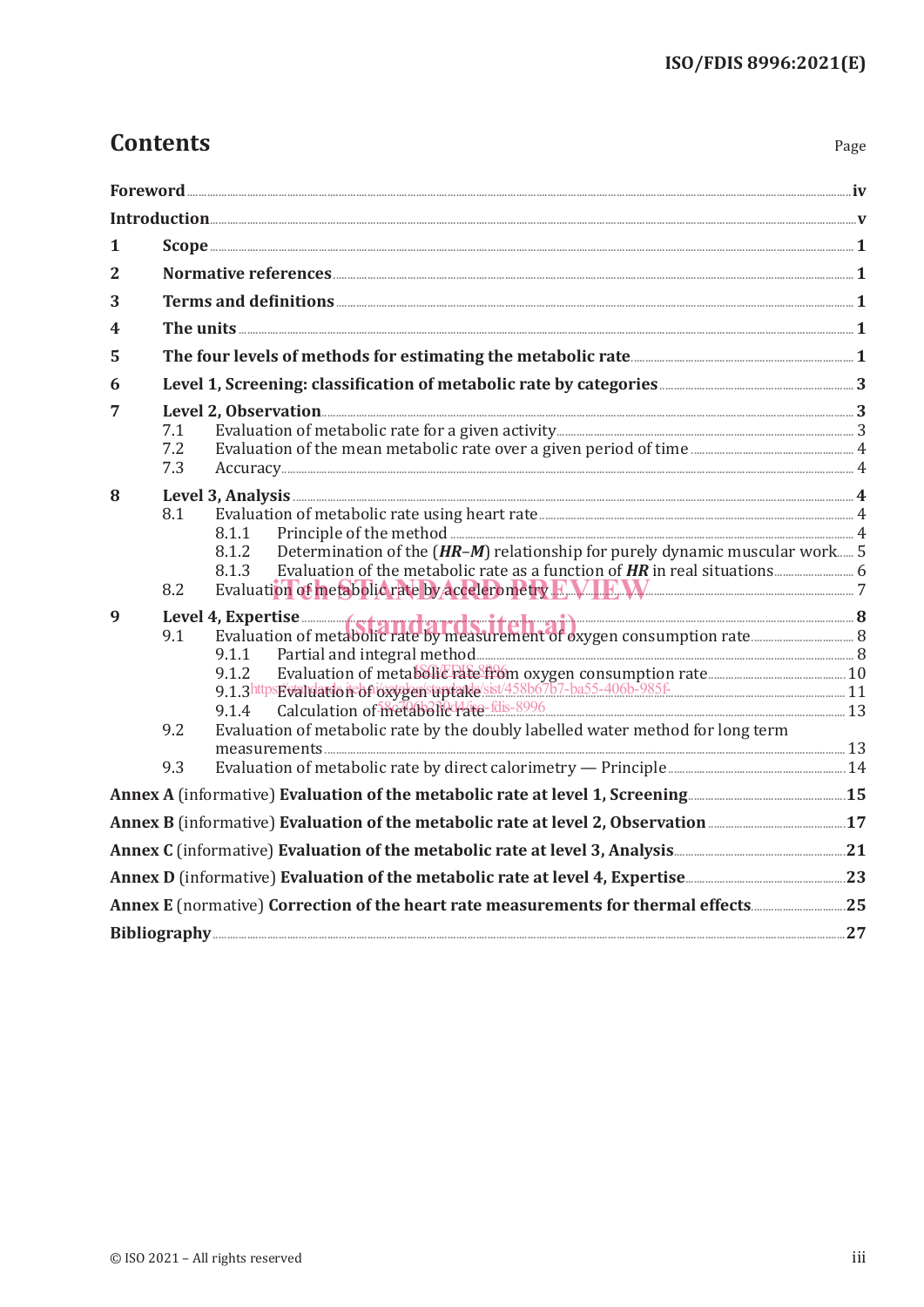### **Foreword**

ISO (the International Organization for Standardization) is a worldwide federation of national standards bodies (ISO member bodies). The work of preparing International Standards is normally carried out through ISO technical committees. Each member body interested in a subject for which a technical committee has been established has the right to be represented on that committee. International organizations, governmental and non-governmental, in liaison with ISO, also take part in the work. ISO collaborates closely with the International Electrotechnical Commission (IEC) on all matters of electrotechnical standardization.

The procedures used to develop this document and those intended for its further maintenance are described in the ISO/IEC Directives, Part 1. In particular, the different approval criteria needed for the different types of ISO documents should be noted. This document was drafted in accordance with the editorial rules of the ISO/IEC Directives, Part 2 (see www.iso.org/directives).

Attention is drawn to the possibility that some of the elements of this document may be the subject of patent rights. ISO shall not be held responsible for identifying any or all such patent rights. Details of any patent rights identified during the development of the document will be in the Introduction and/or on the ISO list of patent declarations received (see www.iso.org/patents).

Any trade name used in this document is information given for the convenience of users and does not constitute an endorsement.

For an explanation of the voluntary nature of standards, the meaning of ISO specific terms and expressions related to conformity assessment, as well as information about ISO's adherence to the<br>World Trade Organization (WTO) principles in the Technical Barriers to Trade (TBT), see www.iso.org/ World Trade Organization (WTO) principles in the Technical Barriers to Trade (TBT), see www.iso.org/ iso/foreword.html. (standards.iteh.ai)

This document was prepared by Technical Committee ISO/TC 159, *Ergonomics*, Subcommittee SC 5, *Ergonomics of the physical environment*, in collaboration with the European Committee for Standardization (CEN) Technical Committee Central Committee CEN/TC 12258b67b7-ba55567b7-ba55-5060b7-ba55-5060b Between the technical cooperation between 130 and CEN (Vienna Agreement).

This third edition cancels and replaces the second edition (ISO 8996:2004), which has been technically revised.

The main changes to the previous edition are as follows:

- The metabolic rate associated with a given task and estimated using the methods described in this document is expressed in watts.
- At level 1, Screening, the method classifying metabolic rate according to occupation has been removed, and revised procedures are provided for the evaluation of metabolic rate for given activities (level 2, Observation) and when using heart rate (level 3, Analysis).
- The accuracy of the methods for estimating the metabolic rate has been reevaluated in light of the recent literature and consequently the integral method is no longer recommended at level 4, Expertise.

Any feedback or questions on this document should be directed to the user's national standards body. A complete listing of these bodies can be found at www.iso.org/members.html.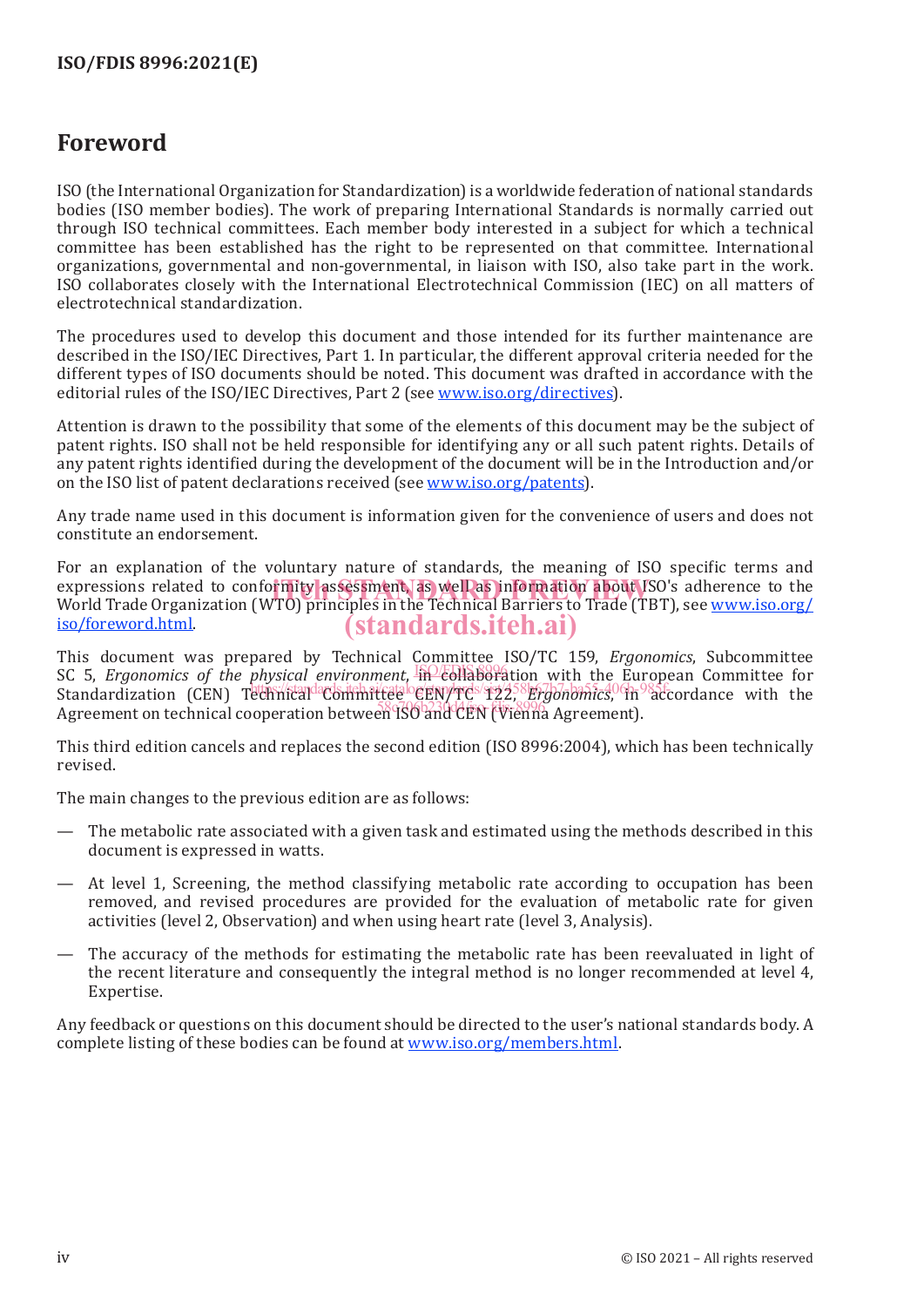### **Introduction**

The metabolic rate, as a conversion of chemical into mechanical and thermal energy, measures the energetic cost of muscular load and gives a quantitative estimate of the activity. Metabolic rate is an important determinant of the comfort or the strain resulting from exposure to a thermal environment. In particular, in hot climates, the high levels of metabolic heat production associated with muscular work aggravate heat stress, as large amounts of heat need to be dissipated, mostly by sweat evaporation. On the contrary, in cold environments, high levels of metabolic heat production help to compensate for excessive heat losses through the skin and therefore reduce the cold strain.

The estimations, tables and other data included in this document concern the general working population. Corrections can be needed when dealing with special populations including children, aged persons or people with physical disabilities. Personal characteristics, such as body mass, may be used if the body is moved due to walking or climbing  $(An \nvert B)$ . Gender, age and body mass are considered in Annex C for the evaluation of the metabolic rate from heart rate.

## iTeh STANDARD PREVIEW (standards.iteh.ai)

ISO/FDIS 8996 https://standards.iteh.ai/catalog/standards/sist/458b67b7-ba55-406b-985f-58c706b230d4/iso-fdis-8996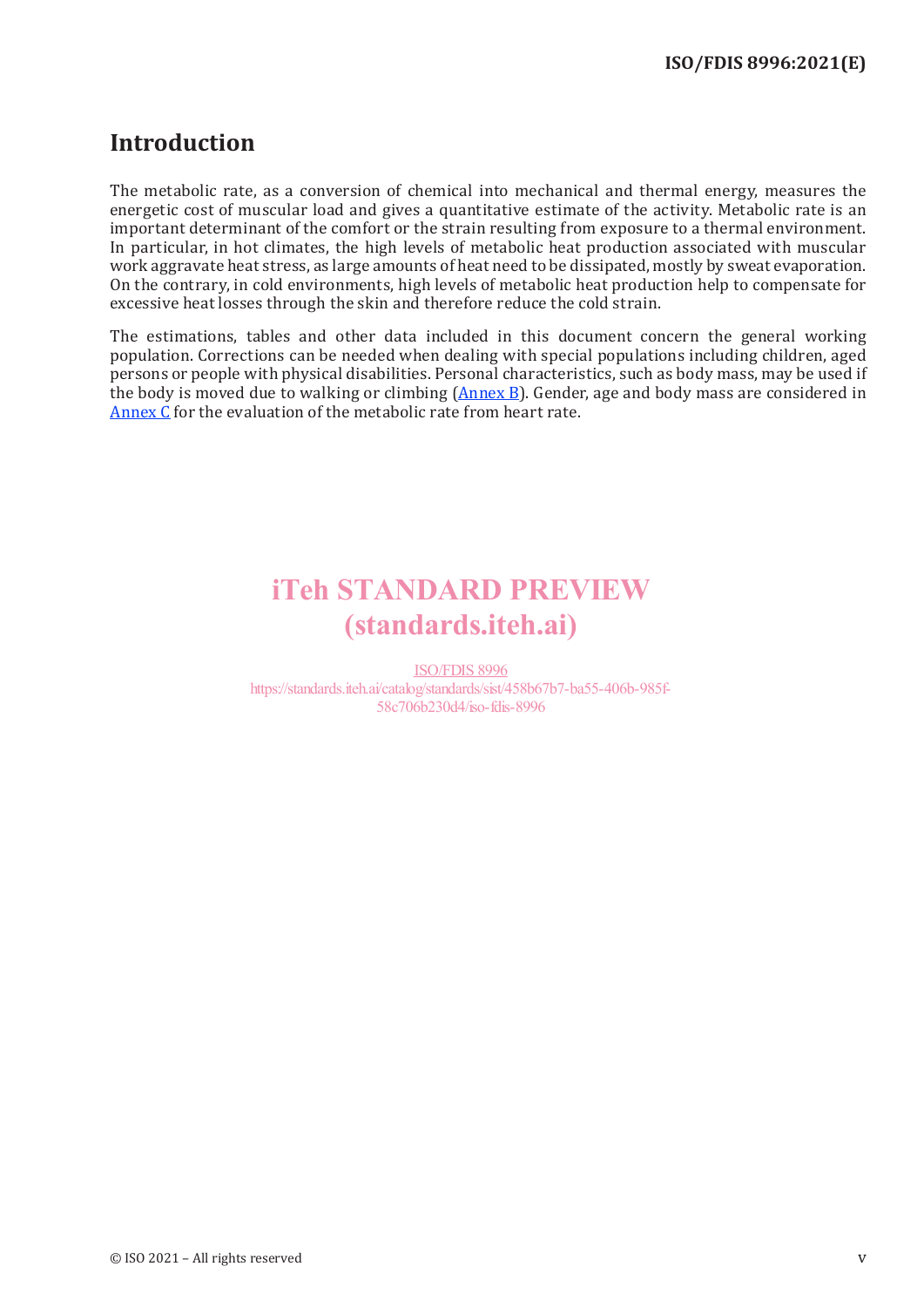## iTeh STANDARD PREVIEW (standards.iteh.ai)

ISO/FDIS 8996 https://standards.iteh.ai/catalog/standards/sist/458b67b7-ba55-406b-985f-58c706b230d4/iso-fdis-8996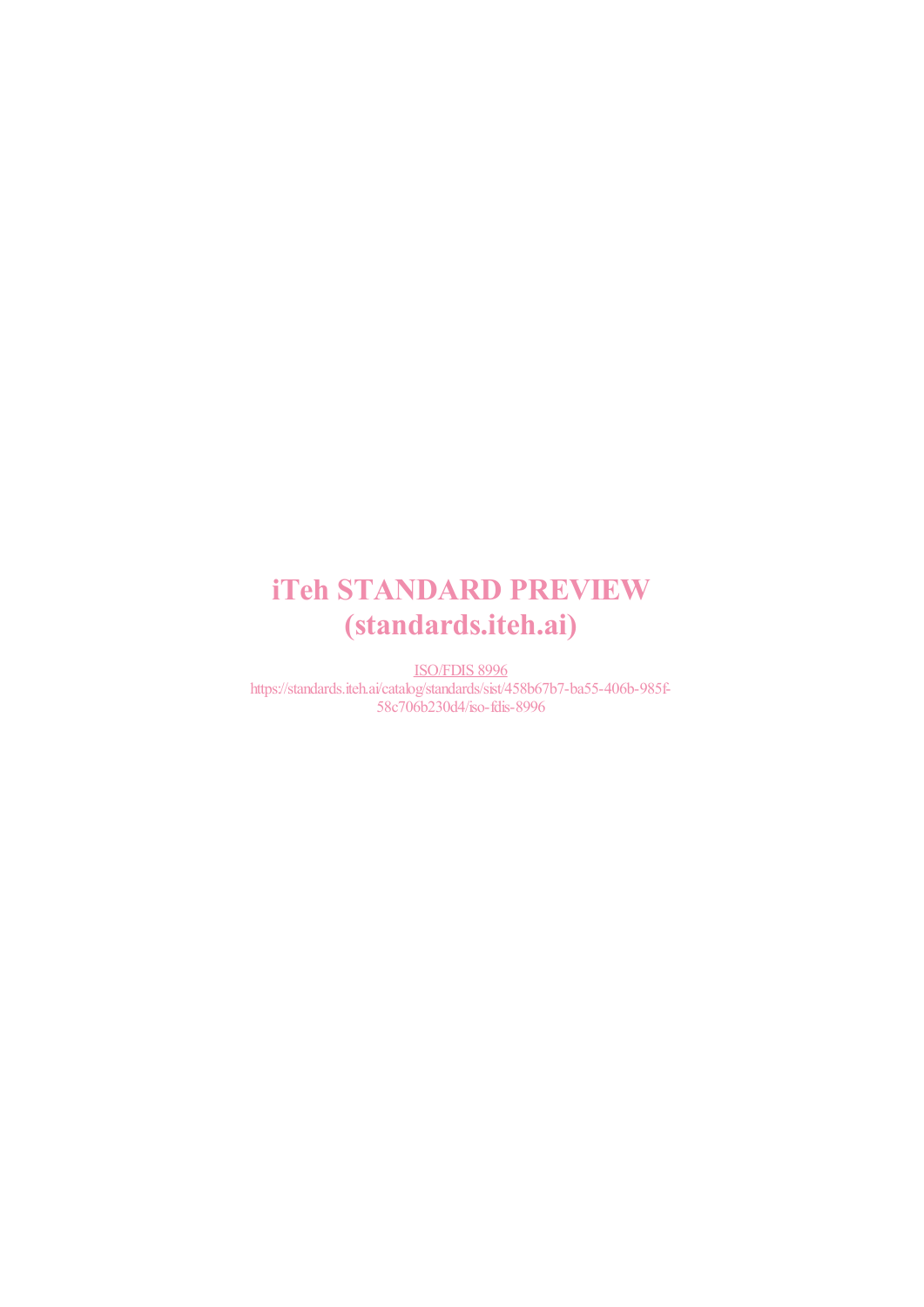### **Ergonomics of the thermal environment — Determination of metabolic rate**

#### **1 Scope**

This document specifies different methods for the determination of metabolic rate in the context of ergonomics of the thermal working environment. It can also be used for other applications, e.g. the assessment of working practices, the energetic cost of specific jobs or sport activities and the total energy cost of an activity. The methods are classified in four levels of increasing accuracy: level 1, Screening, with a table giving examples of activities with low, moderate and high metabolic rates; level 2, Observation, where the metabolic rate is estimated by a time and motion study; level 3, Analysis, where the metabolic rate is estimated from heart rate recordings or accelerometers measurements; and level 4, Expertise, where more sophisticated techniques are described. The procedure to put into practice these methods is presented and the uncertainties are discussed.

#### **2 Normative references**

There are no normative references in this document.

#### **3 Terms and definitions** iTeh STANDARD PREVIEW

No terms and definitions are listed in this document. (standards.iteh.ai)

ISO and IEC maintain terminological databases for use in standardization at the following addresses: https://standards.iteh.ai/catalog/standards/sist/458b67b7-ba55-406b-985f-

- ISO Online browsing platform: available at <u>Mütps://www.iso.org/obp</u>
- IEC Electropedia: available at http://www.electropedia.org/

#### **4 The units**

The metabolic rate associated with a given task and estimated using the methods described in this document shall be expressed in watts.

If the task does not involve displacements, the metabolic rate will not vary as a function of the size and the weight of the subject. If it involves displacements, then the weight of the person shall be taken into account (see Annex B).

As the heat associated to this metabolic rate and produced inside the body leaves it essentially through the skin, thermophysiologists usually express the metabolic rate per unit of body surface area in W⋅m−2 and the estimations of thermal comfort and thermal constraints described in ISO 7243, ISO 7730, ISO 7933 and ISO 11079 are done using metabolic rates in W⋅m−2.

#### **5 The four levels of methods for estimating the metabolic rate**

The mechanical efficiency of muscular work – called the 'useful work' – is low. In most types of industrial work, it is so small (a few per cent) that it is assumed to be nil. This means that the energy spent while working is assumed to be completely transformed into heat. For the purposes of this document, the metabolic rate is assumed to be equal to the rate of heat production.

Table 1 lists the different approaches presented in this document for determining the metabolic rate.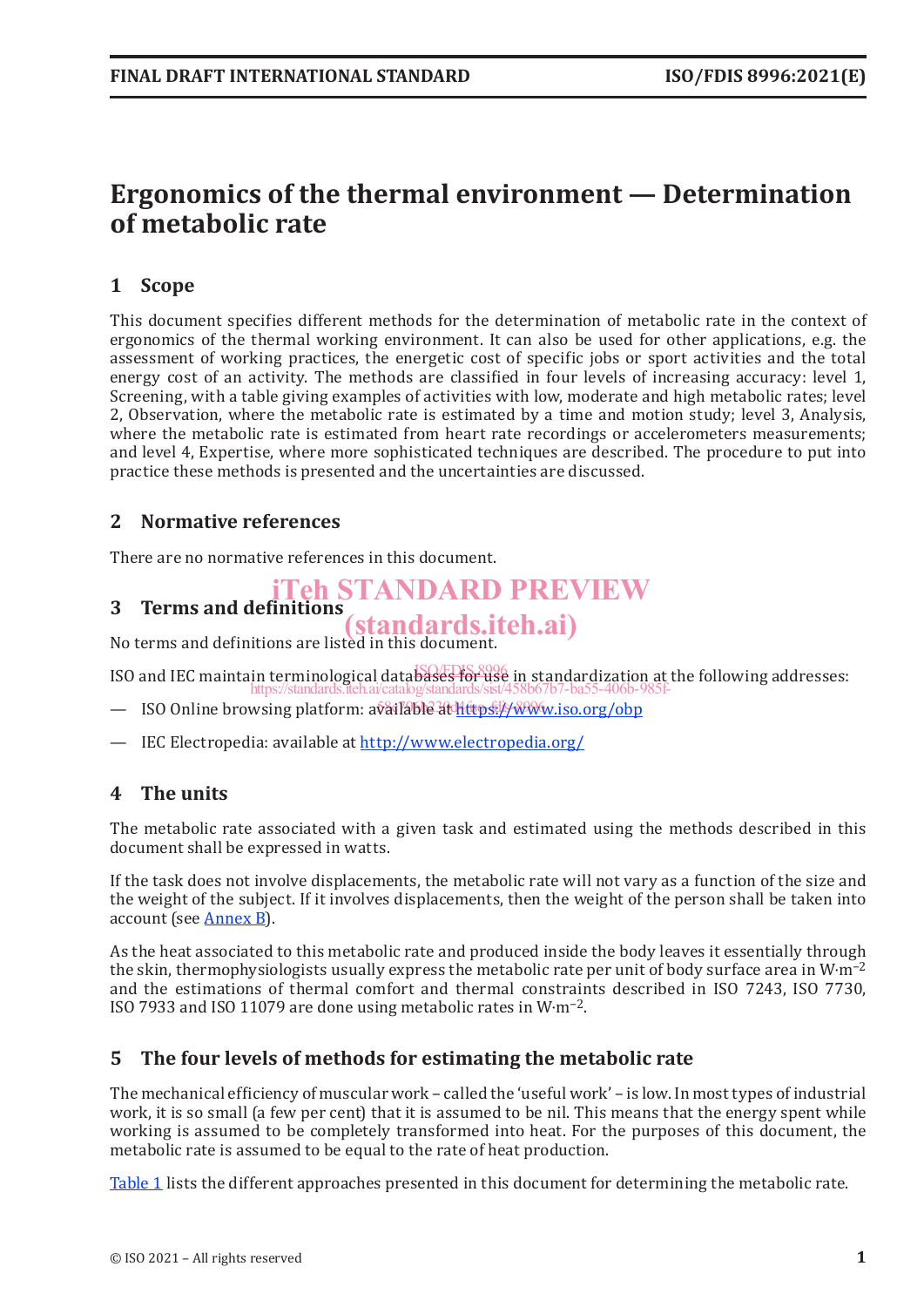These approaches are structured following the philosophy exposed in ISO 15265 regarding the assessment of exposure. Four levels are considered:

- Level 1, Screening: a method simple and easy to use is presented to quickly classify as light, moderate, high or very high the mean workload according to the kind of activity.
- Level 2, Observation: a time and motion study is presented for people with full knowledge of the working conditions but without necessarily a training in ergonomics, to characterize, on average, a working situation at a specific time:

A procedure is described to successively record the activities with time, estimate the metabolic rate of each activity using formulae and data presented in Annex B and compute the time-weighted average metabolic rate.

- Level 3, Analysis: one method is addressed to people trained in occupational health and ergonomics of the thermal environment. The metabolic rate is evaluated from heart rate recordings over a representative period. This method for the indirect evaluation of metabolic rate is based on its relationship with heart rate under defined conditions. Another method at this level is based on the use of accelerometery to record body movement.
- Level 4, Expertise: three methods are presented. They require very specific measurements made by experts:
	- Method 4A: the oxygen consumption measured over short periods (10 min to 20 min);
	- Method 4B: the so-called doubly labelled water method aiming at characterizing the average Method 4B: the so-called doubly labelled water method aiming at charact<br>metabolic rate over much longer periods (1 week to 2 weeks);
	- Method 4C: a direct calorimetr**y sitethod ards.iteh.ai**)

| https://standards.iteh.ai/catalog/standards/sist/458b67b7-ba55-406b-985f- |                                                               |                                                                                                                                  |                                                                                           |  |  |  |  |
|---------------------------------------------------------------------------|---------------------------------------------------------------|----------------------------------------------------------------------------------------------------------------------------------|-------------------------------------------------------------------------------------------|--|--|--|--|
| <b>Level</b>                                                              | <b>Method</b>                                                 | 58c706bDncertainty-8996                                                                                                          | Inspection of the work place                                                              |  |  |  |  |
| 1                                                                         | Classification according to<br>activity                       | Rough information                                                                                                                | Not required                                                                              |  |  |  |  |
| <b>Screening</b>                                                          |                                                               | Very great risk of error                                                                                                         |                                                                                           |  |  |  |  |
| 2<br><b>Observation</b>                                                   | Time and motion study                                         | High error risk                                                                                                                  | Required                                                                                  |  |  |  |  |
|                                                                           |                                                               | Uncertainty: $\pm$ 20 %                                                                                                          |                                                                                           |  |  |  |  |
| 3<br><b>Analysis</b>                                                      | 3A: Heart rate measure-<br>ment under defined condi-<br>tions | Medium error risk<br>Uncertainty: $\pm$ 10 to 15 %                                                                               | Study required to determine a<br>representative period                                    |  |  |  |  |
|                                                                           | 3B: Accelerometry                                             | High risk of error                                                                                                               |                                                                                           |  |  |  |  |
|                                                                           | 4A: Measurement of oxygen<br>consumption                      | Errors within the limits of<br>the accuracy of the meas-                                                                         | Time and motion study necessary                                                           |  |  |  |  |
| $\overline{\mathbf{4}}$                                                   | 4B: Doubly labelled water<br>method                           | urement or of the time and<br>motion study, if assumptions<br>$(9.1.1, 9.1.4)$ are met<br>Uncertainty: $\pm$ 5 %                 | Inspection of work place not re-<br>quired, but leisure activities shall<br>be evaluated. |  |  |  |  |
| <b>Expertise</b>                                                          | 4C: Direct calorimetry                                        | Errors within the limits of<br>the accuracy of the meas-<br>urement or of the time and<br>motion study<br>Uncertainty: $\pm$ 5 % | Inspection of work place not<br>required.                                                 |  |  |  |  |

#### Table 1 – Levels for the evaluation of the metabolic rate

The uncertainty of each method is provided in Table 1 as coefficient of variation (CV), i.e. the percentage ratio of the standard deviation to the mean, and should be understood as indicative values, which can increase due to non-controlled influences discussed as follows. The accuracy at each level is discussed in describing the methods in Clauses 6 to 9. It increases from level 1 to level 4 and, as far as possible, the most accurate method should be used.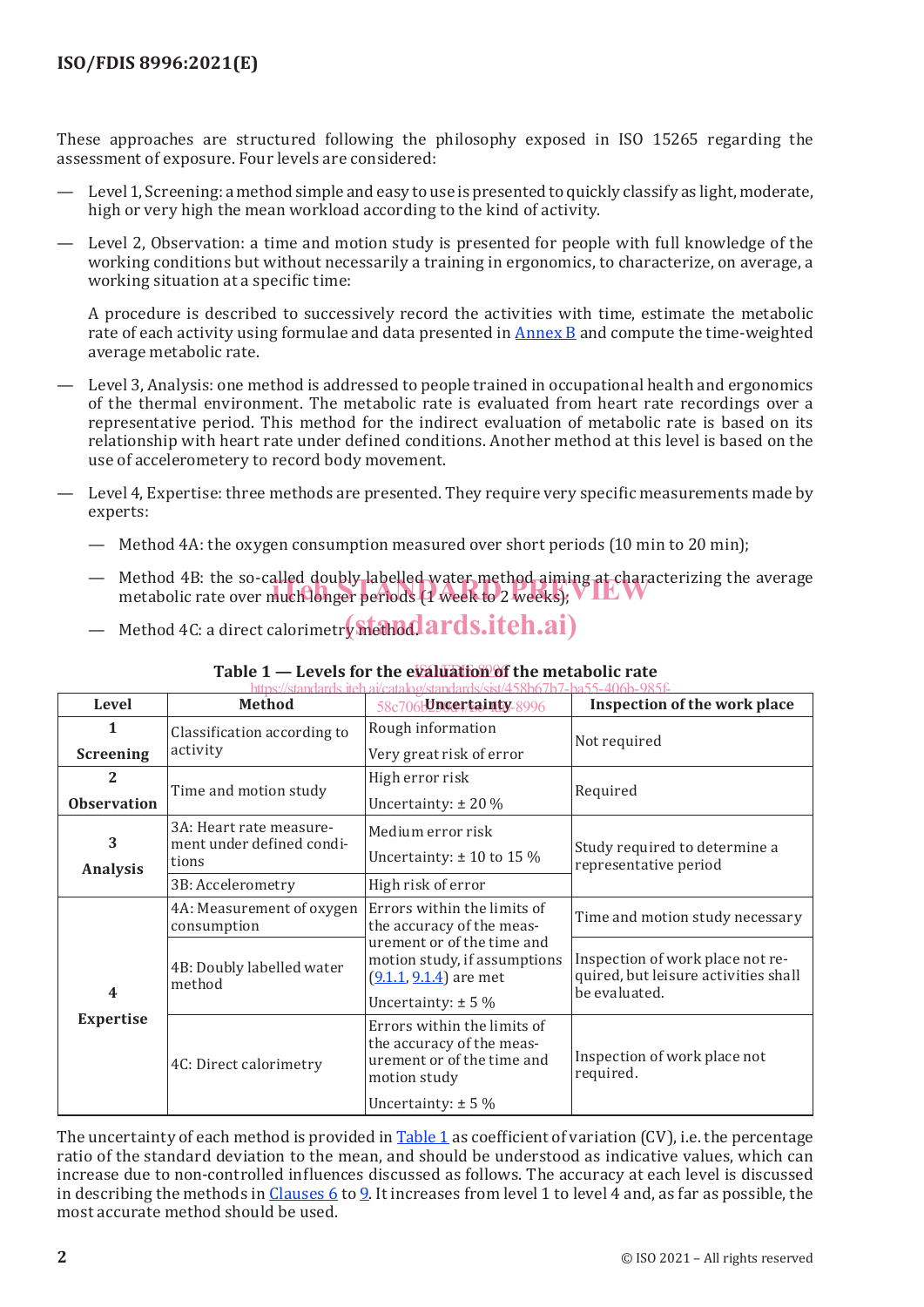Attention should be drawn to various sources of variations:

- For a person trained in the activity, the variation is about 5 % under laboratory conditions.
- Under field conditions, i.e. when the activity to be measured is not exactly the same from test to test, a variation of up to 20 % can be expected.
- In cold conditions, an increase of up to 400 W can be observed when shivering occurs.
- Heavy clothing can also increase the metabolic rate by 20  $\%$  or more, by increasing the weight carried by the subject and decreasing the subject's ease of movement.

The accuracy depends also upon the following:

- The representativeness of the time period observed.
- The possible disturbance of the normal activity by the observer and/or the procedure. In this regard, the method based on heart rate recordings appears to be one that interferes the least with the activity.
- The number of measurements: repetition is one method to reduce random measurement error. Based on the CV of an unbiased estimate, the formula (actual CV/requested CV)<sup>2</sup> approximates the required number of repetitions (Vogt et al., 1976). This implies that in order to achieve a 10 % uncertainty level, two measurements would be necessary with a method actually providing 14 %, while four repetitions would be needed with 20 % uncertainty, and nine with 30 %. Of course, this improvement will only work if no systematic errors are inherent. It is recommended that the this improvement will only work if ho systematic errors are inherent. It is recommended that the metabolic rate metabolic rate of the condition studied.

### (standards.iteh.ai)

### **6** Level 1, Screening: classificati<u>on of meta</u>bolic rate by categories

The metabolic rate thips://standards.iteh.ai/catalog/standards/sist/458b67b7-ba55-406b-985f-<br>The metabolic rate can be estimated appliox indicing using the classification given in <u>Annex A. Table A.1</u> The increasone rate can be estimated apply supposed dange the classification given in **Amics A.** Table A.1 defines five classes of metabolic rate: resting, low, moderate, high and very high. For each class, a range of metabolic rate values is given as well as a number of examples. These activities are supposed to include short rest pauses.

An inspection of the work place is not necessary.

The examples given in Table A.1 illustrate the classification.

As the method provides only a rough estimate of the metabolic rate with considerable possibilities for error, it should only be used for classification purposes without interpolation between the four categories.

#### **7 Level 2, Observation**

#### **7.1 Evaluation of metabolic rate for a given activity**

Annex B gives mean values or formulae for estimating the metabolic rate in watts in the following cases:

- at rest;
- for activities with displacements:
	- when walking with or without load at  $\lt 6$  km⋅h<sup>-1</sup>;
	- when running with or without load at  $\geq 6$  km⋅h<sup>-1</sup>;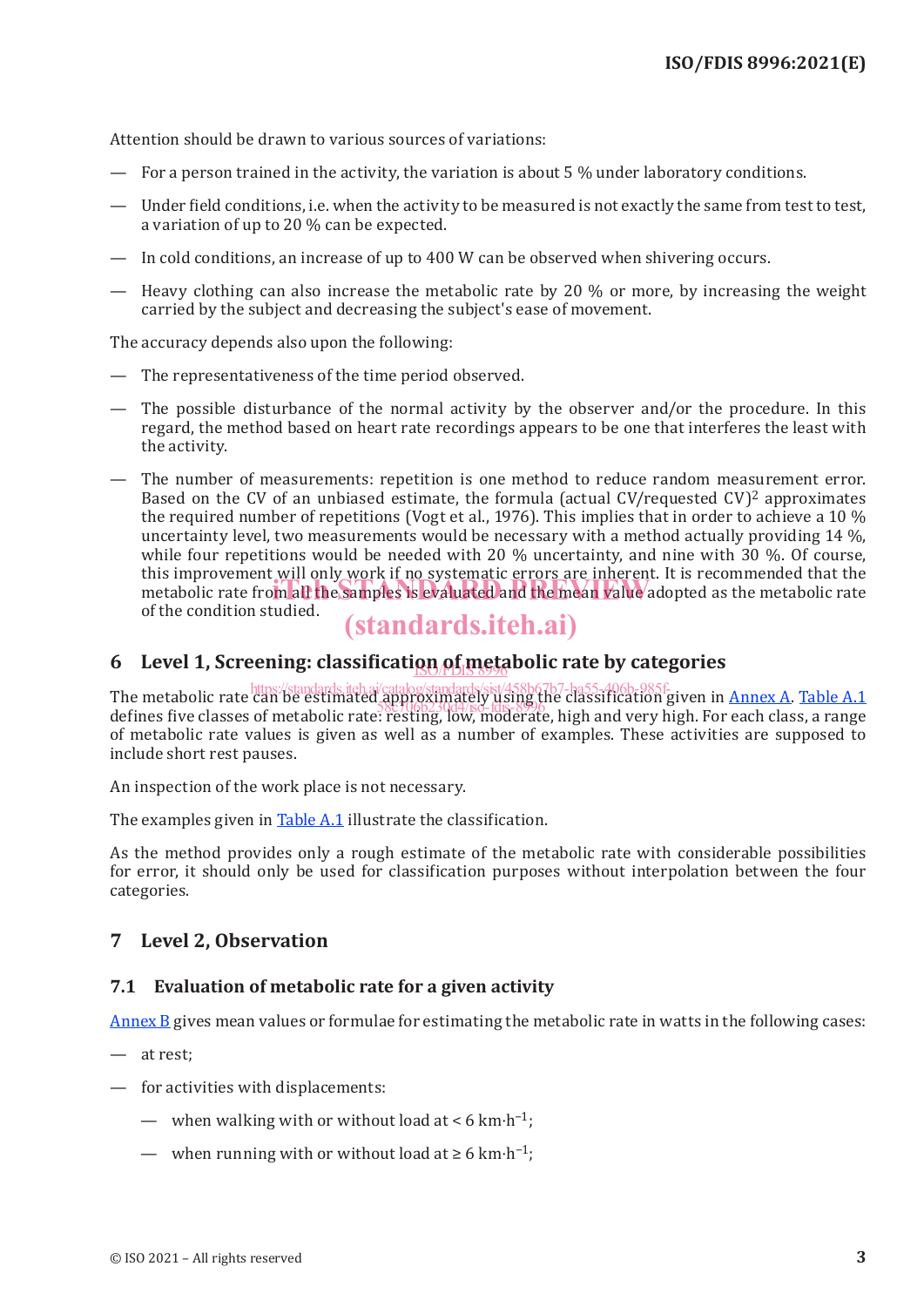- when going up or down stairs and ladders;
- for activities without displacement
	- when lifting or lowering loads without displacement;
	- from the observation of the body segment involved in the work: both hands, one arm, two arms, the entire body, taking into account the body posture: sitting, kneeling, crouching, standing, standing stooped;

#### **7.2 Evaluation of the mean metabolic rate over a given period of time**

To evaluate the average metabolic rate over a given period of time, it is necessary to carry out a detailed study of the work. This involves:

- determining the list of activities performed during this period of time;
- estimating the metabolic rate for each of these activities, taking account of their characteristics and using the data in Annex B, e.g. speed of displacement, heights climbed, weights manipulated, number of actions carried out;
- determining the time spent at each activity over the whole period of time considered.

The time-weighted average metabolic rate for the time period can then be evaluated using Formula (1):

$$
M = \frac{1}{T} \sum_{i=1}^{n} M_i t_i
$$
 **if if if if if if if if if if if if if if if if if if if if if if if if if if if if if if if if if if if if if if if if if if if if if if if if if if if if if if if if if if if if if if if if if if if if if if if if if if if if if if if if if if if if if if if if if if if if if if if if if if if if if if if if if**

where

- *M* is the average metabolic rate for the WORK Cycle, With its the average metabolic rate for the work cycle, Wi
- https://standards.iteh.ai/catalog/standards/sist/458b67b7-ba55-406b-985f-
- $M^{}_i$  is the metabolic rate for activity  $i_{\nu}^{58}$ W;  $^{706\mathrm{b}230\mathrm{d}4/\mathrm{iso}\text{-} \mathrm{fdis}\text{-}8996}$
- *ti* is the duration of activity *i*, min;
- *T* is the total duration, min, of the period of time considered, and is equal to the sum of the partial durations  $t_i$ .

The procedure of this time and activity evaluation is further described in Annex B.

The time and duration of the study shall be representative of the activity in all its possible variations: the duration may be rather short if the work cycle is short and repetitive, and very long when the activities change permanently.

#### **7.3 Accuracy**

The accuracy of the time and activity procedure depends upon the accuracy of the formulas used (see Annex B), but mostly upon the level of training of the observers and their knowledge of the working conditions: the possibility for errors is high.

#### **8 Level 3, Analysis**

#### **8.1 Evaluation of metabolic rate using heart rate**

#### **8.1.1 Principle of the method**

In the case of pure dynamic work using major muscle groups, with no static muscular, thermal and mental loads, the metabolic rate may be estimated by measuring the heart rate while working. Under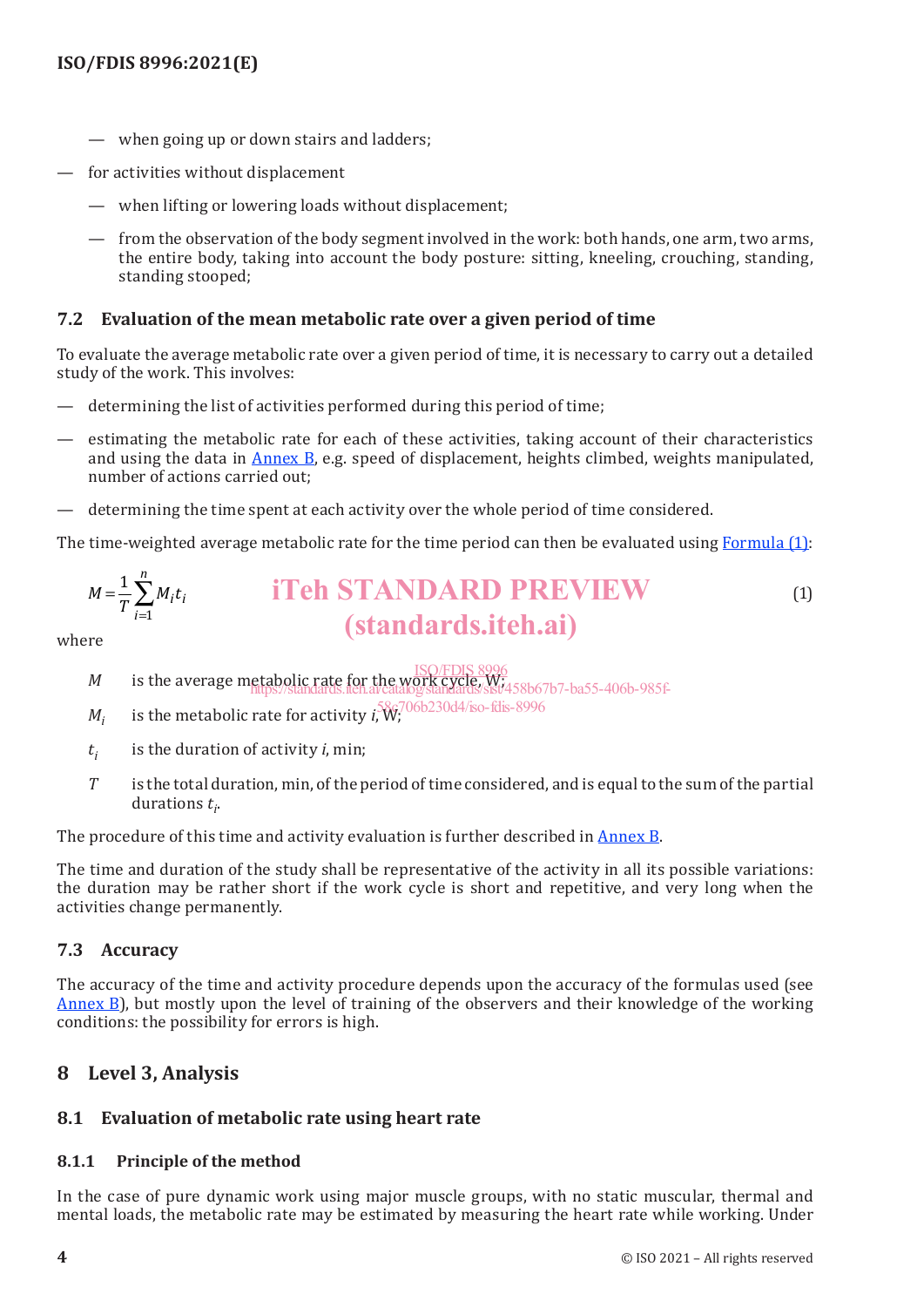such conditions, a linear relationship exists between the metabolic rate and the heart rate. If the abovementioned restrictions are taken into account, this method can be more accurate than the level 1 and level 2 methods of evaluation (see Table 1) and is considerably less complex than the methods listed in level 4. In that case, the relationship between heart rate and metabolic rate is shown in Formula (2):

$$
M = a + b \, HR \tag{2}
$$

where

- *M* is the metabolic rate, W;
- *HR* is the heart rate measured, beats⋅per min;
- *a* and *b* are coefficients

The heart rate may be recorded continuously, for example by the use of telemetric equipment, or, with a reduction in accuracy, measured manually by counting the arterial pulse rate.

The mean heart rate may be computed over fixed time intervals, for example 1 min, over a given period of time or over the whole shift time.

The accuracy of this estimation of the metabolic rate depends upon:

- the accuracy and validity of the relation in Formula (2);
- the magnitude of the HR components not linked to the dynamic muscular load.

## **8.1.2 Determination of the (***HR***–***M***) relationship for purely dynamic muscular work** (standards.iteh.ai)

The (*HR–M*) relation can be determined b<u>y different m</u>ethods of decreasing accuracy:

a) The most accurate method consists of recording the heart rate and corresponding oxygen consumption at different effort levels during a cardiac stress test, for example on an ergometer or a treadmill in a thermically neutral environment. The (*HR*−*M*) relation can be used provided the durations of the efforts at each level are such that stable *HR* and oxygen consumption values are reached. https://standards.iteh.ai/catalog/standards/sist/458b67b7-ba55-406b-985f- $7867066230d4/150-1015-8996$ 

Studies showed that when the cardiac test consists of manual crank efforts, instead of cycling on a bicycle or walking on a treadmill the metabolic rate for the same *HR* value is 23 % to 30 % lower and the validity of (*HR*−*M*) will be limited to activities involving only the upper body and limbs. Conversely, the (*HR*–*M*) relation derived from tests on an ergometer or treadmill will mainly be valid for activities involving the lower limbs and the entire body.

This method of determination of the (*HR*–*M*) relationship is very strenuous and may only be performed in a medical environment.

b) A simpler procedure consists of recording the stable heart rate during a few dynamic efforts whose metabolic rates are known. The step-test method is an example of such a procedure, as well as the use of the Astrand-Rythming nomogram. The accuracy is then reduced as the oxygen consumption is not measured.

When such step test or full cardias stress tests are used, the (*HR*−M) relation characterizes the subject at the time of the test and obviously takes into account his or her fitness and health status at this time.

- c) When the methods in a) and b) cannot be used, (*HR*–*M*) can be derived from evaluations of:
	- the heart rate at rest under neutral thermal conditions, *HR*<sub>0</sub>, beats⋅min<sup>-1</sup>;
	- the metabolic rate at rest,  $M_0$ , W;